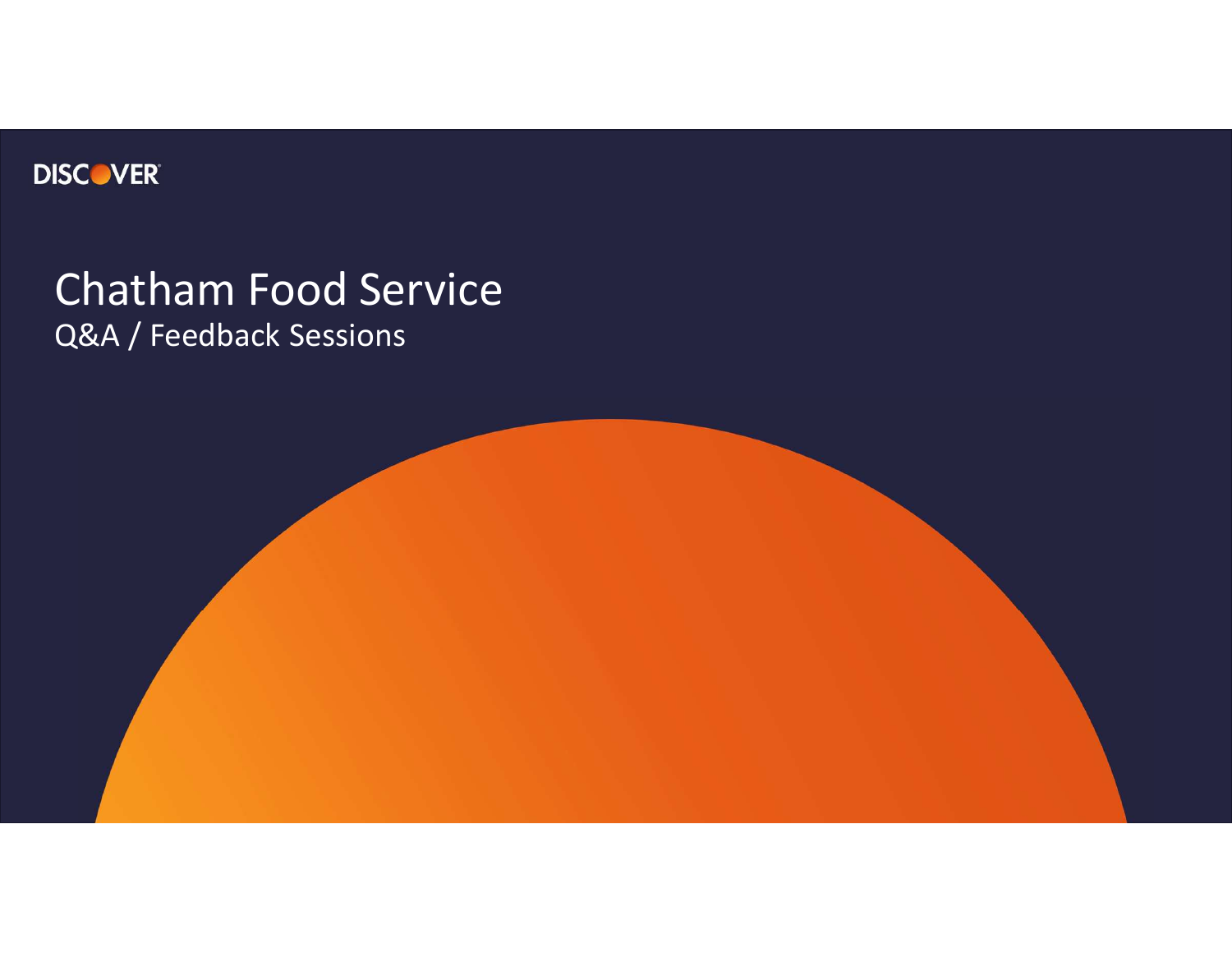

Agenda:

- Welcome/Introductions of Discover Team
- Overview of the food service opportunities for the Chatham Customer Care Center
- Collaborative input/Q&A Session with the Discover Team

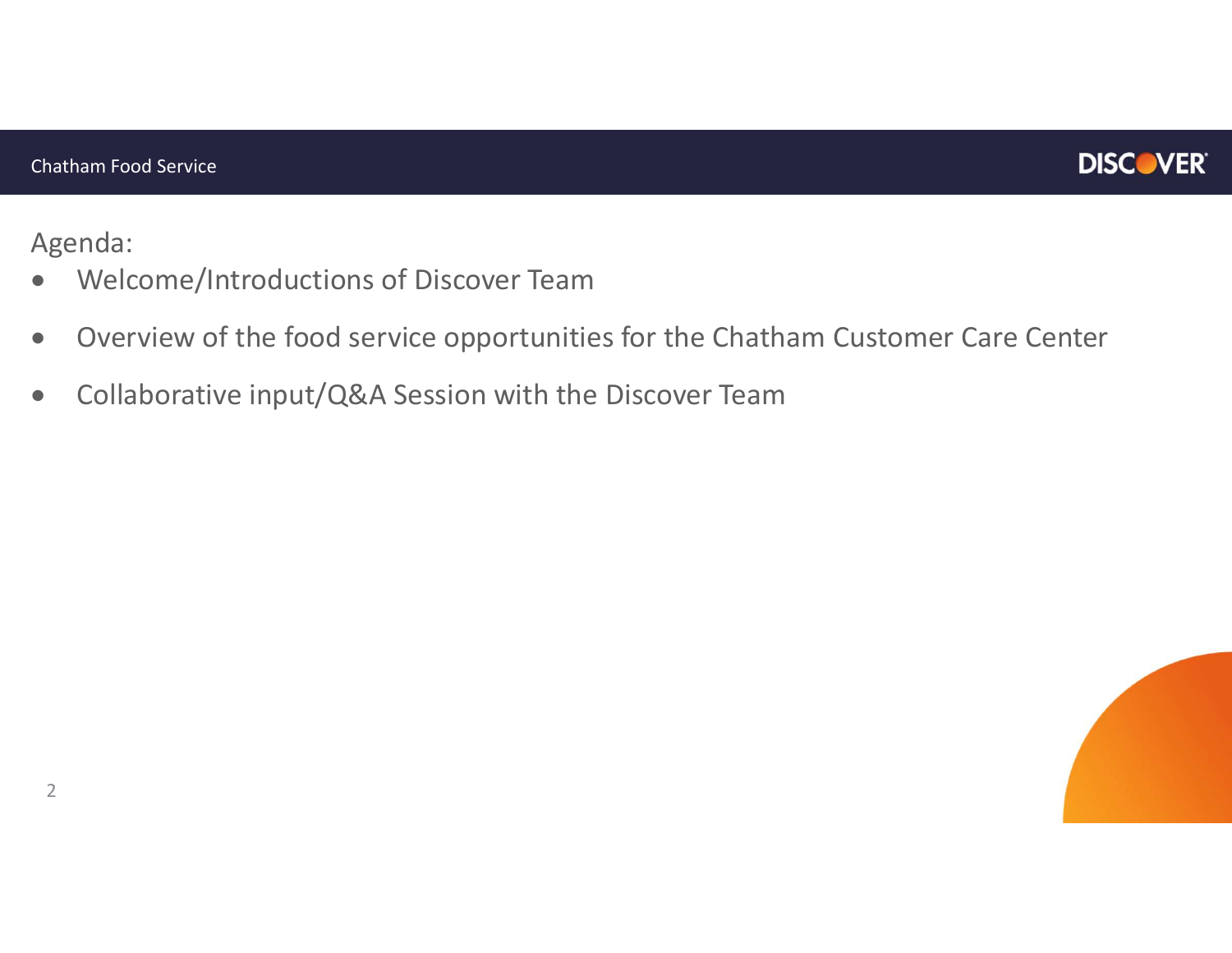

## **Welcome**

Juatise Gathings – *Chatham Operations Director*

## **Discover Project Team Introduction**

- Tiffany Jones *Senior Executive Assistant*
- Venisha White-Johnson *Lead Community Outreach Consultant*
- Merritt Franklin *Facility Coordinator Chatham*
- Victoria Elkind *Lead Sourcing Specialist*
- Jackie Derrig *Facility Manager Chatham & Chicago area locations*



3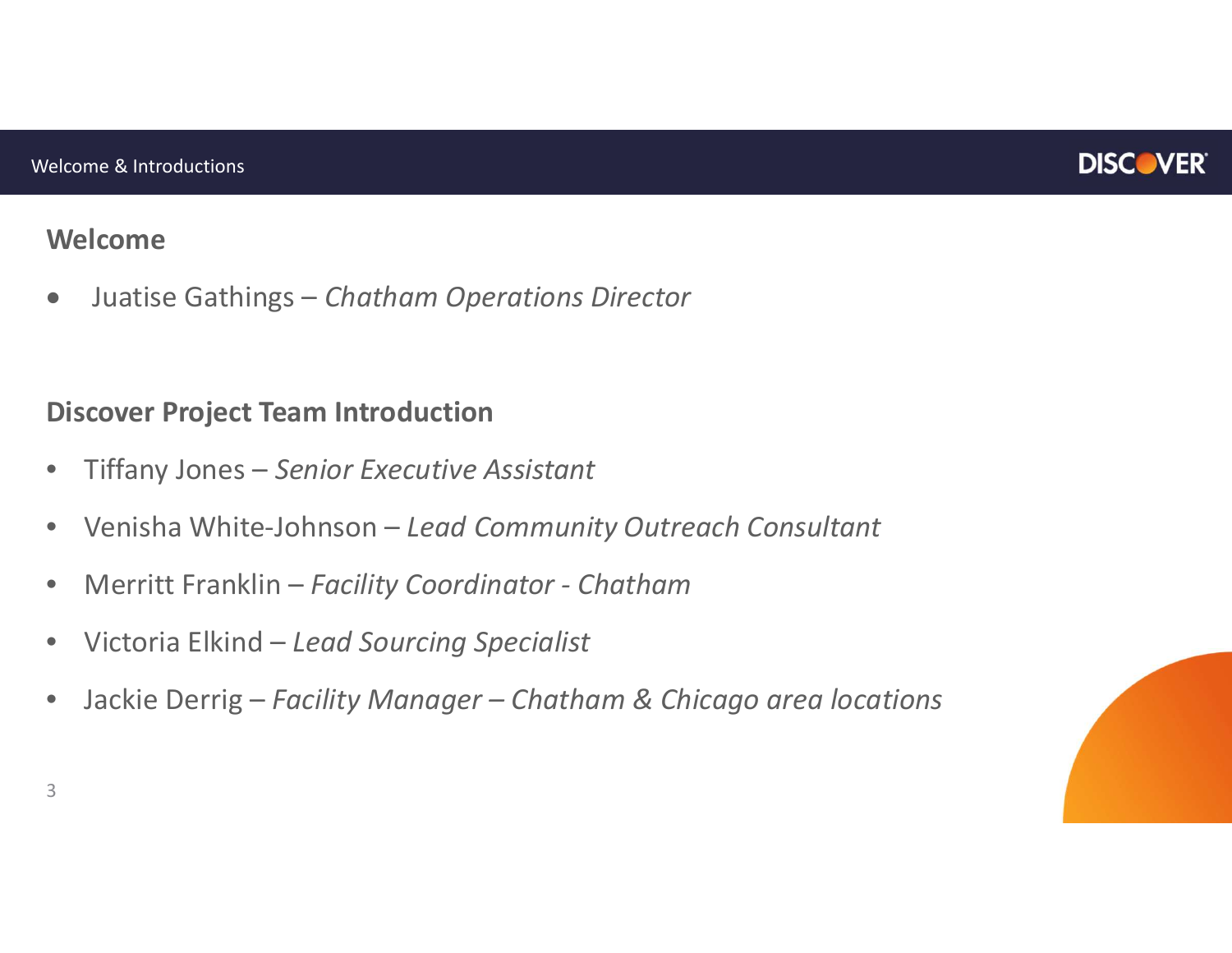## **Discover is seeking multiple local restaurant and catering partners in Chatham**

| Opportunities   Monday-Friday meals               | Sat & Sun meals                                          |
|---------------------------------------------------|----------------------------------------------------------|
| Lunch 100 daily now<br>300+ daily by end of 2022  | 100 to 150<br>(total of both meal types across two days) |
| Dinner 100 daily now<br>300+ daily by end of 2022 |                                                          |

## **This is your business' opportunity to:**

- Diversify your customer base by adding Discover as a steady, corporate client
- Rev up your revenue for specific days, day parts or menu items
- Work collaboratively not competitively with other South Side and locally owned restaurants and caterers
- Join a cohort of restaurants serving a workforce in Chatham that is guaranteed to grow
- Attract new customers to your existing business through Discover employees and their families and friends
- Benefit from friendly business practices: simple contracting, easy load-in/load-out, on-site support and more

4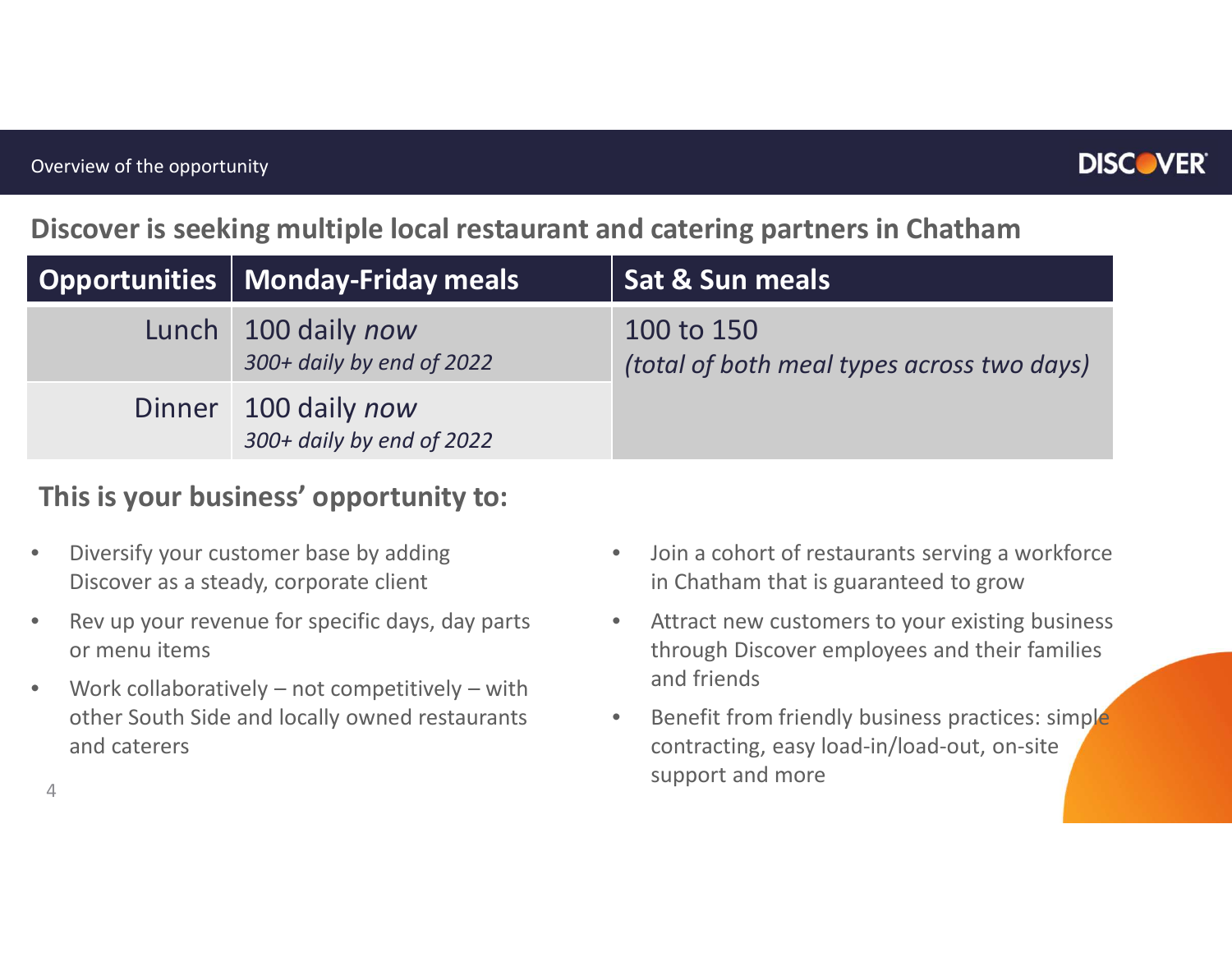

## **How will it work…**

- Preparing the Meals
- Developing the Menus
- Ordering and Pricing
- The Space
- **Other Areas of Interest**

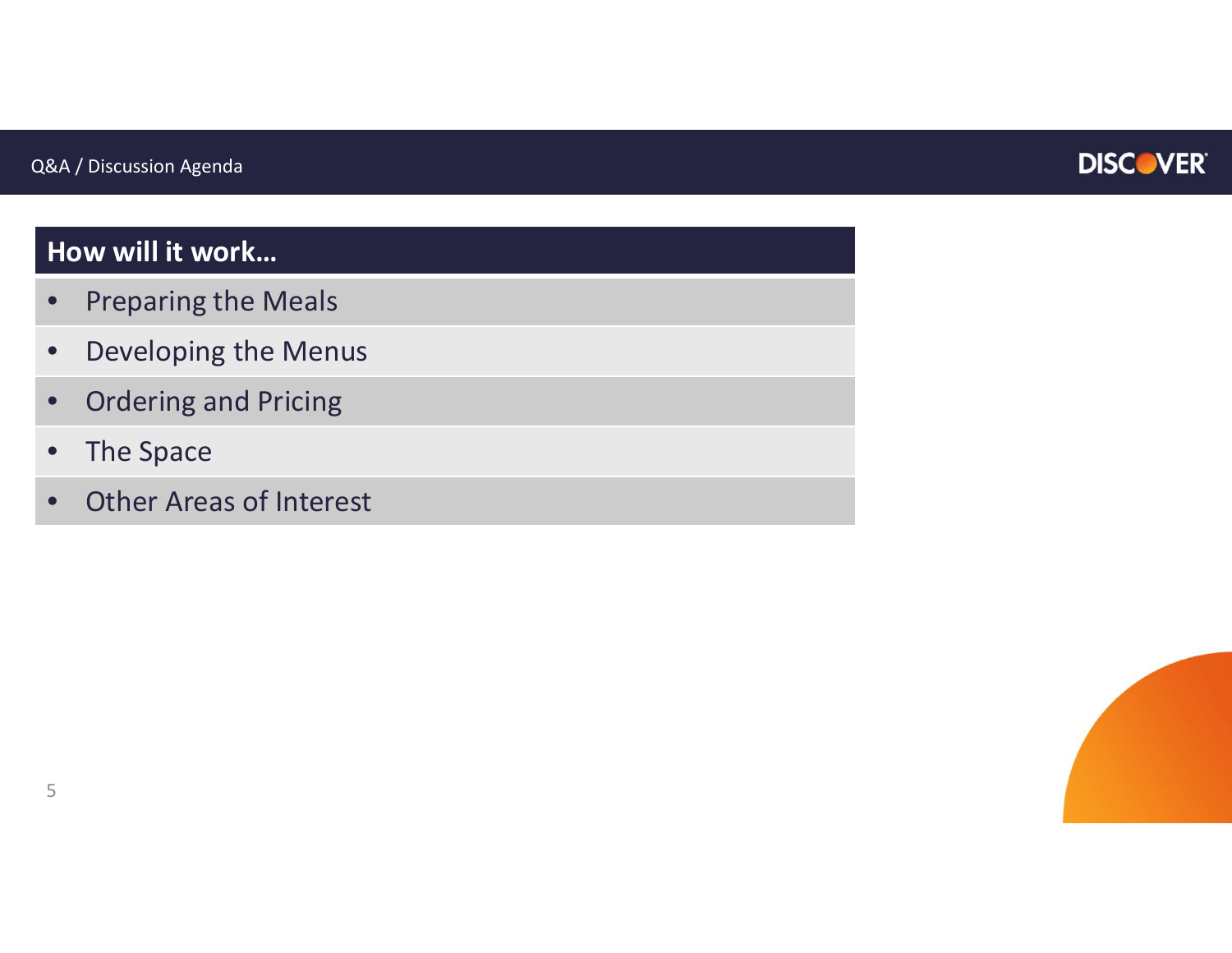

| <b>Process</b>                      | Who / Where                                                                  |
|-------------------------------------|------------------------------------------------------------------------------|
| Scheduling / Menus                  | Discover & Restaurant partner (feedback - how much lead time is<br>helpful?) |
| <b>Food Preparation</b>             | By restaurant / caterer – at their kitchen / restaurant                      |
| Food Delivery to Discover - Chatham | <b>Restaurant Staff or Delivery Company</b>                                  |
| Serving on Site                     | Discover to provide                                                          |
| Cashier                             | Discover to provide                                                          |
| Clean up on Site                    | Discover to provide                                                          |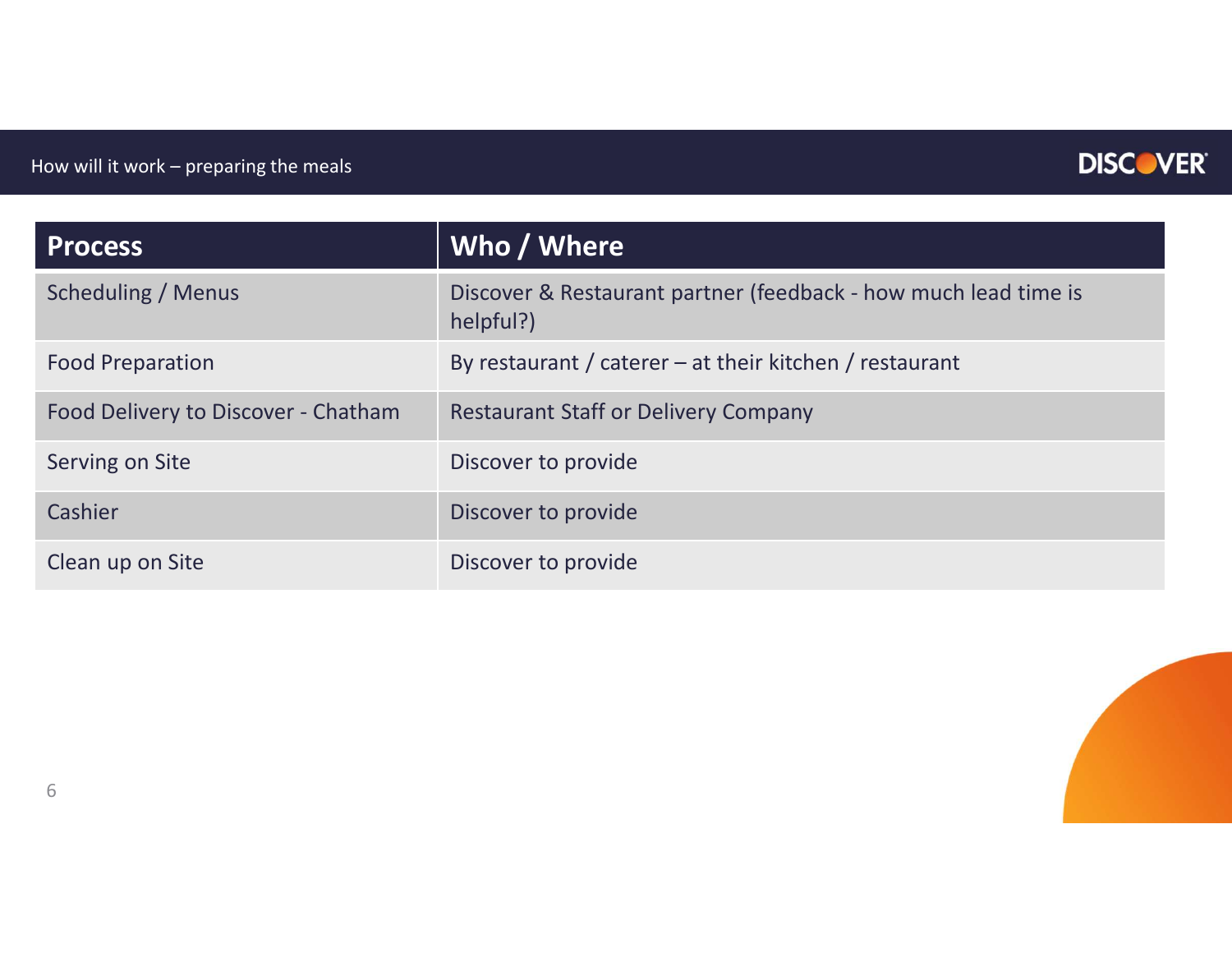#### Developing the menu's

## **DISCOVER**

| Question / Consideration                                                                | <b>Answer</b>                                                                                                                                                            |
|-----------------------------------------------------------------------------------------|--------------------------------------------------------------------------------------------------------------------------------------------------------------------------|
| Does everything have to be pre-portioned, or can<br>it be served from a pan to a plate? | Pan to Plate – Discover has equipped the space with heating / proofing boxes, a crescor oven,<br>heated wells and a re-thermalizer to ensure food remains ready to serve |
| What kind of food is expected to be sold?                                               | We'd love to feature what you're known best for, while providing healthy options for our<br>employees (example criteria below)                                           |
| Allergies / Dietary Considerations                                                      | Today, we offer a variety of entrees that are vegan, vegetarian or consider potential allergies of<br>employees                                                          |

#### **Other Services / Items Already On-Site / Provided**

- Drinks / Snacks / Grab N Go items micro market area stocked by Sodexo
- Coffee Keurig / brewers in office area
- Consumables plates, utensils, napkins, etc
- POS / Registers
- Food Safety / Testing equipment

|                                                                                                                                                                                        | Kcal          | <b>Total Fat</b>                                      | Sat Fat                                                      | <b>Trans Fat</b> | Chol           | Sodium          | Other                 |
|----------------------------------------------------------------------------------------------------------------------------------------------------------------------------------------|---------------|-------------------------------------------------------|--------------------------------------------------------------|------------------|----------------|-----------------|-----------------------|
| Plates (contain at least I serving from each:<br>protein, starch, veg/fruit)                                                                                                           | $\leq 600$    | $=$ 35% of<br>calories<br>from fat<br>$OR \leq 15g$   | $\leq 10\%$ of<br>calories<br>from<br>saturated<br>fat       | Free<br>(< 0.5g) | $\leq 100$ mg  | $= 800mg$       | $=3g$<br>fiber        |
| Entrées (i.e.: center plate protein, pizza,<br>sandwiches, grill items, entrée salads without<br>protein or starch)                                                                    | < 550         | $< 35\%$ of<br>calories<br>from fat<br>$OR \leq 15g$  | $< 10\%$ of<br>calories<br>from<br>saturated<br>fat          | Free<br>(< 0.5g) | $\leq 100$ mg  | $\leq$ 700 $mg$ |                       |
| <b>Sides</b>                                                                                                                                                                           | $\times$ 225  | $\approx$ 35% of<br>calories<br>from fat<br>$OR = 8g$ | $= 10\% \text{ of }$<br>calories<br>from<br>saturated<br>fat | Free<br>(< 0.5g) | $\leq$ 5mg     | $\leq$ 300 $mg$ |                       |
| Soups (8 oz.)                                                                                                                                                                          | $\approx 225$ | $< 35\%$ of<br>calories<br>from fat<br>$OR = 8g$      | $< 10\%$ of<br>calories<br>from<br>saturated<br>fat          | Free<br>(< 0.5g) | $\leq$ 25 $mg$ | $\leq 700$ mg   |                       |
| Desserts and Snacks (OR 4 of the<br>criteria AND must have at least 10% of the<br>Daily Value of one or more major nutrients.<br>such as Vitamin A, C, E, Iron, Calcium or<br>Protein) | ~1200         | $\leq$ 35% of<br>calories<br>from fat<br>$OR = 8g$    | $\leq 10\%$ of<br>calories<br>from<br>saturated<br>fat       | Free<br>(< 0.5g) | $\leq$ 20 $mg$ | $\leq$ 300 $mg$ | $\geq$ $\lg$<br>fiber |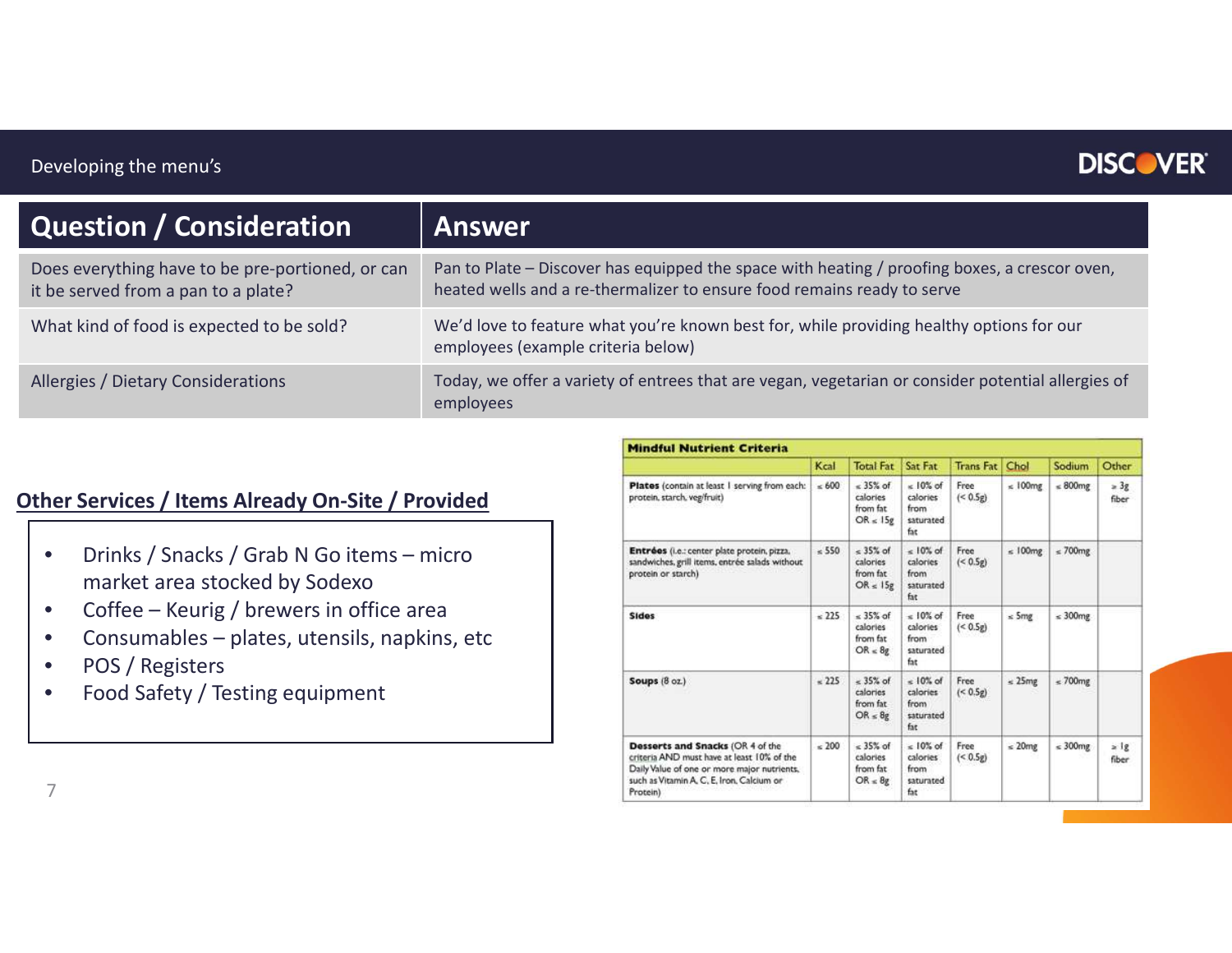

| <b>Question / Consideration</b>                                                                            | <b>Answer</b>                                                                                                                                                                                                         |
|------------------------------------------------------------------------------------------------------------|-----------------------------------------------------------------------------------------------------------------------------------------------------------------------------------------------------------------------|
| Are there any minimum guarantees?                                                                          | Discover will purchase a flat number of meals from restaurants / caterers<br>and cover any unused portion. (Example: If 100 sandwiches are ordered<br>and only 85 are consumed, Discover pays for 100.)               |
| Is Discover expecting me to hold the prices to my<br>menu knowing that I will have to increase staffing?   | Ideally, serving Discover would be complementary to your existing business<br>- using your existing staff.                                                                                                            |
| Is Discover fully subsidizing the meals?                                                                   | Discover will purchase one daily, healthy meal for employees (about 100-<br>150 per day). The restaurant/caterer can opt to give employees additional<br>purchase options (snacks, additional entrees and beverages)/ |
| What is the time period for Discover to cancel<br>their order (in the event of an unexpected<br>shutdown)? | Discover will cancel orders two weeks in advance of delivery dates. We<br>intend to be mindful of food ordering times / staffing schedules at your<br>restaurant / kitchen.                                           |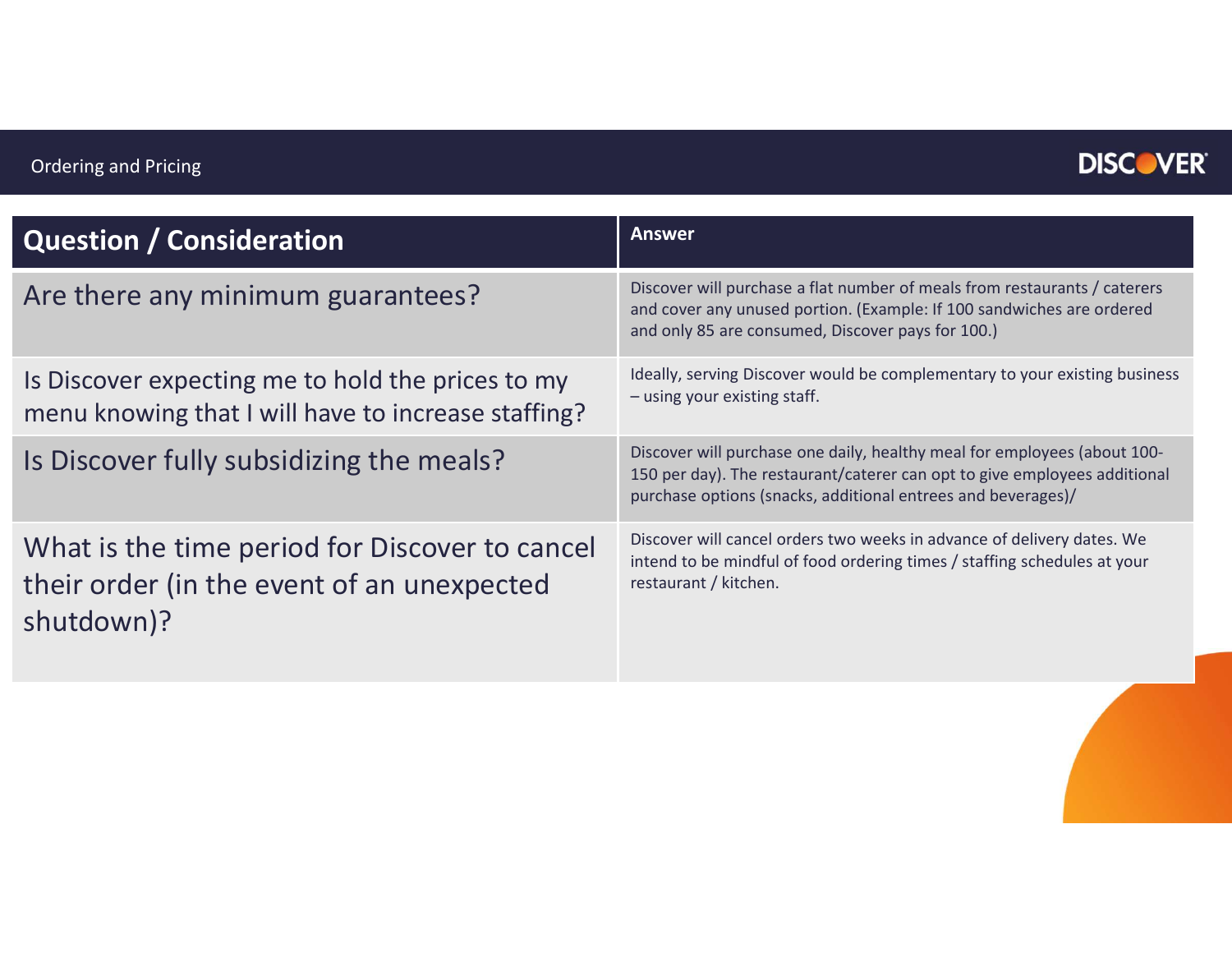### The Space

## **DISCOVER**

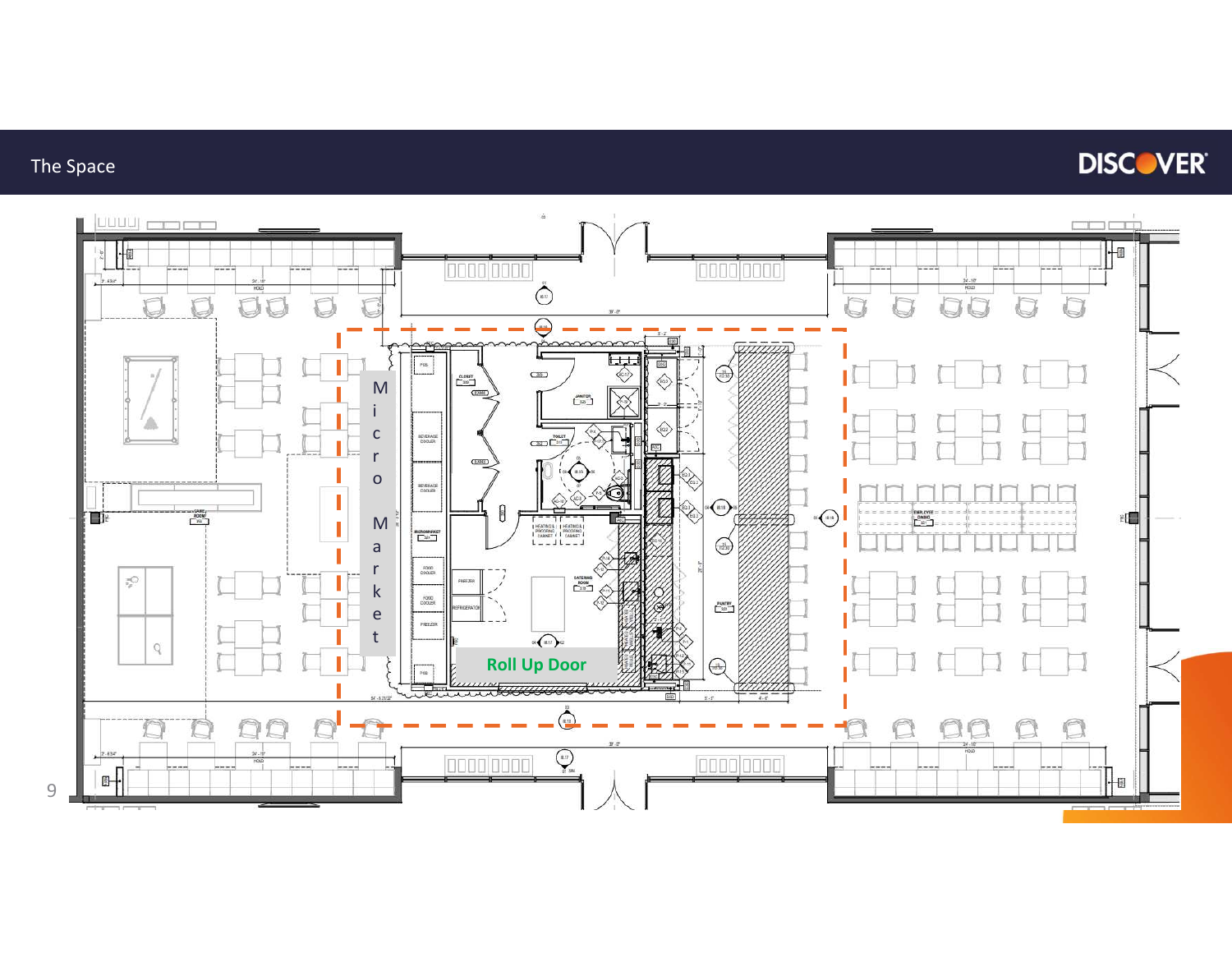### Other Areas of Interest

## **DISCOVER**

| <b>Question</b>                                                                                                                          | <b>Answer</b>                                                                                                                                                                                                                                      |
|------------------------------------------------------------------------------------------------------------------------------------------|----------------------------------------------------------------------------------------------------------------------------------------------------------------------------------------------------------------------------------------------------|
| Is the loading dock accessible by van?                                                                                                   | Yes, it is located on NE side (rear) of the building.                                                                                                                                                                                              |
| Where is the loading dock in proximity to the<br>catering room / roll up door area?                                                      | The Catering Room is located in the center of the building. The<br>dock is located on the north end of the building.                                                                                                                               |
| Are there electrical outlets on the counters for<br>additional equipment (such as a panini grill,<br>smoothie machine, prep rail, etc.)? | Yes, there are additional outlets on the counters. Please<br>provide a potential list of equipment needs for consideration.<br>Given the configuration this space, food prep should be<br>completed off-site with final heating completed on-site. |
| What hours would we have access to both the<br>building and servery?                                                                     | Generally, on-site foodservice staff will be available 7:30 am to<br>8 pm. Your particular access schedule will be determined.                                                                                                                     |
| Is there onsite security in the parking lots?                                                                                            | Security is on site 24 hours a day, 7 days a week.                                                                                                                                                                                                 |
| Is there dedicated parking for our company<br>vehicles and/or employee parking?                                                          | This retail complex shares a parking lot. There are spaces for<br>our call center, but none are dedicated exclusively for Discover.                                                                                                                |